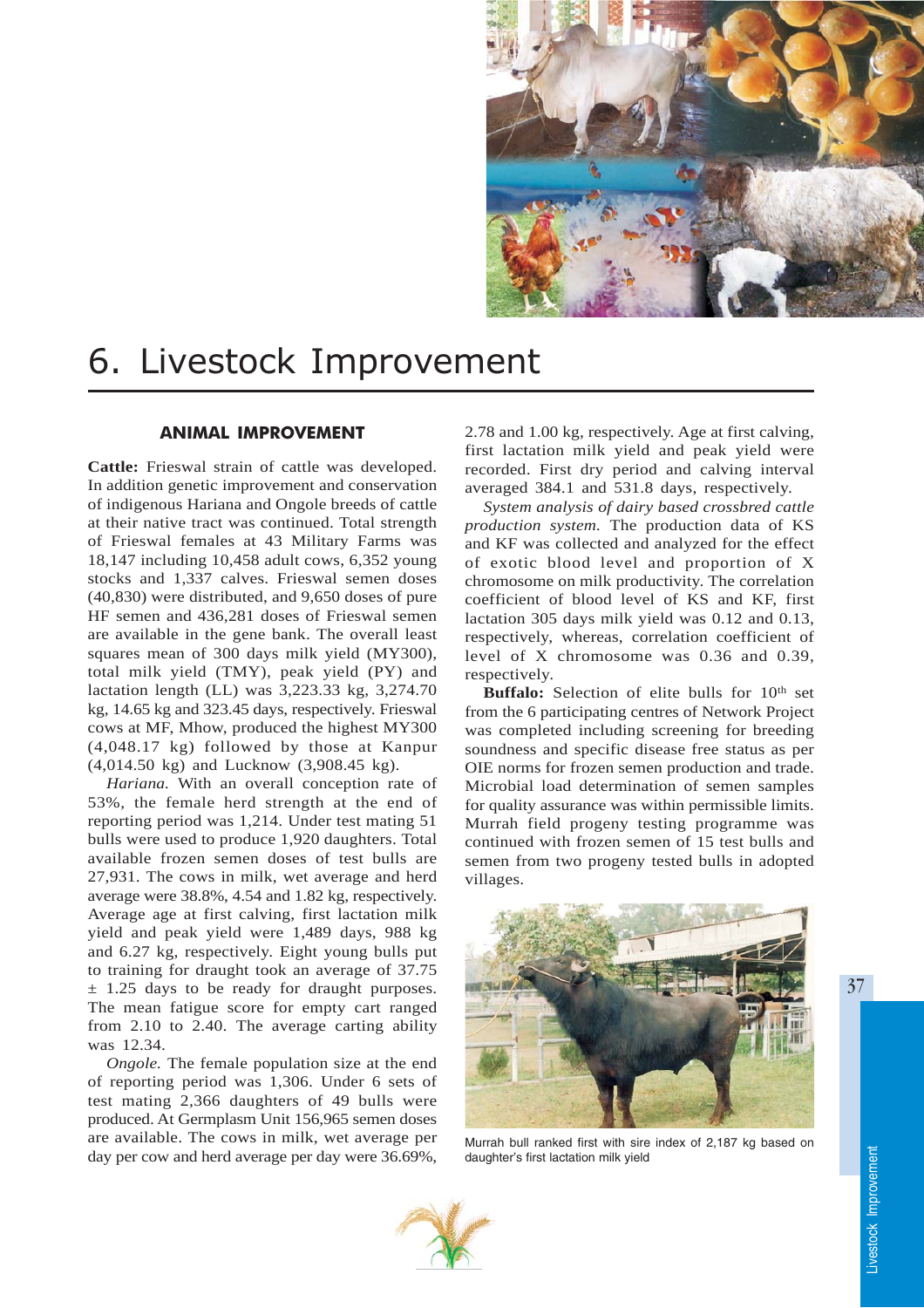## SUCCESS STORY

#### Vrindavani cattle

The genetic constitution of Vrindavani cattle carries 50–75% inheritance from exotic temperate cattle breeds involving Holstein-Friesian, Jersey and Brown Swiss. However, the native indigenous component has been stabilized in between 25–50% from Hariana breed. The population is maintained through inter se mating of these animals within the said group with continuous selection.

 $\pm$  4.37 days (195) and 2,916.33  $\pm$  57.50 (167) kg, respectively. The least square means for live body weights at birth, 3, 6, 12, 18 and 24 months were 20.80 ±0.26 (275), 51.37± 0.63 (219), 92.98  $\pm$  1.51 (153), 168.78 $\pm$  3.24 (107), 248.93  $\pm$  4.89 (87) and 293.97± 4.30 (73) kg, respectively. The overall conception rate ranges from 75 to 80%. Average age at first calving, dry period, service

The Vrindavani cattle being a crossbred composite synthetic strain exhibits almost all possible coat colours in the population as possessed by their parental generations in addition to codominant patterns (roan, light-dark brown, black and white and brown and white, a very small proportion is white). Under organized farm conditions, the Vrindavani cattle



Vrindavani cattle has short dry period and about 90% of cow heeds milk throughout the

was put to yield around 3,000 kg milk in 305 days of lactation with 4–4.5% fat, 8–9% SNF and 12– 13% total solids. The mean wet average varied between 9.5 and 10.0 kg/day under organized conditions. The mean herd average is 7.69 kg/day. Out of a total 284.48 cow heads, 89.92% (255.52 heads) were in milk throughout the year. The least square means for lactational traits like total lactation milk yield, lactation length and 305 days' milk yield were  $3,135.42 \pm 42.15$  kg (195), 336.94

Under the Network Project on Buffalo Improvement, fifth set of 15 Murrah bulls were progeny tested. Bull number 4393 from the NDRI, Karnal was ranked first with sire index of 2,187 kg based on 13 daughters' first lactation yield and 21.87% superiority over contemporary daughters' average of 1,794 kg. Tenth set of 14 Murrah breeding bulls was initiated for progeny testing with dam's best yield ranging from 2,572 to 3,369 kg. All bulls entering into the progeny testing programme were tested to be free from diseases as per OIE norms.

Elite herds of different breeds of buffaloes have been established for Jaffarabadi at JAU Junagarh; Surti at MPUAT Vallabhnagar; Bhadawari at IGFRI Jhansi; Pandharpuri at MPKV Kolhapur; Nili Ravi at CIRB sub campus Nabha; Godavari at SVVU Venkataramanagudem; and swamp at AAU Khanapara. Genetically superior bulls of all the breeds were selected for progeny testing on the period and calving interval in crossbred cattle group were 1,141.53±43.72 (27) days, 59.03  $\pm$ 6.53 days,  $114.87 \pm$ 6.25 days and  $401.59 \pm 8.28$  days. The overall mortality percentage in Vrindavani cattle is around 6–7%, which could be better managed under permissible limits (<10%). Currently, of the total milch cows, 33–34% cows

yielded up to 3,000 kg and 66–67% more than 3,000 kg of milk in 305 days of lactation. At the same time, 38–39% of the cows expressed an average 305 days yield of 3,218.75±51.88 kg whereas 28–29% expressed a 305 days yield of 4,089.97±59.13 kg. The Vrindavani cattle is well adapted to the local agro-climatic conditions and is very popular among dairy farmers of Uttar Pradesh, Uttarakhand, Rajasthan and adjoining areas.

farmers' buffaloes in the field. Test mating has been initiated for Jaffarabadi, Surti, Pandharpuri and Godavari breeds at the respective field units.

Weighted average for fat percent from all the centres of Murrah breed was estimated as 7.51. The averages at various centres ranged from 7.05 to 8.17%. The average fat percent in milk was estimated in Murrah (7.51), Nili Ravi (6.65), Jaffarabadi (6.63), Surti (7.23), Bhadawari (7.50), Godavari (7.84), Pandharpuri (8.08), and Swamp (8.42) buffaloes.

**Sheep:** SHEEP FOR MUTTON—*Malpura*. In Malpura sheep there is pronounced higher gain in body weights and growth rate of lambs produced after backcrossing of GM rams with Malpura ewes compared to the reciprocal backcrossing. Lambs produced from backcrossing were analyzed for the identification of *FecB* gene. It was detectable in 53% of lamb crop thereby demonstrating the *FecB* gene inheritance in the progeny produced

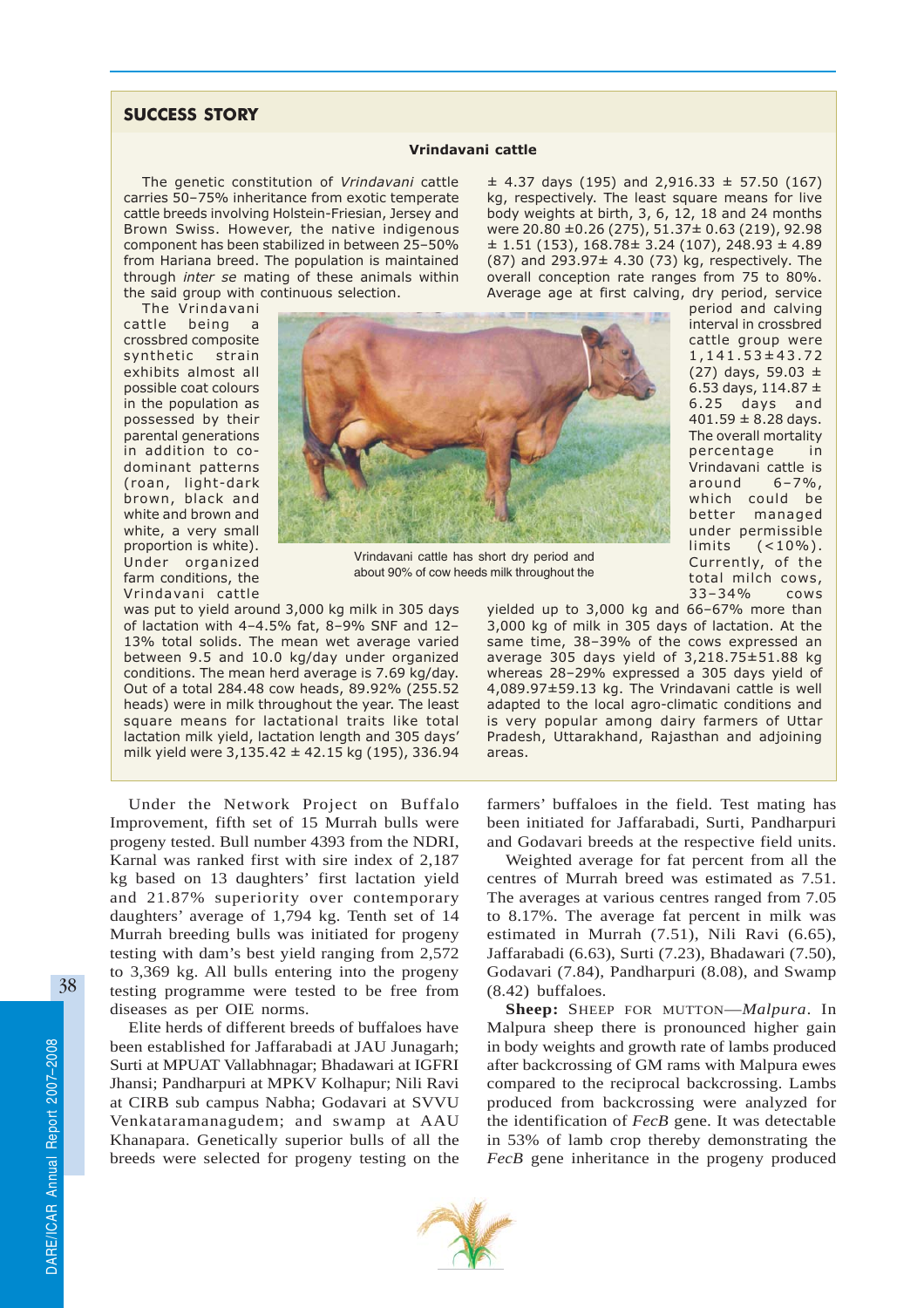after backcrossing.

*Muzaffarnagri.* The Muzaffarnagri sheep is being improved for mutton production. The male lambs were selected using selection index incorporating body weight at six months and first six monthly greasy fleece weights. The least square means for birth, 3, 6, 9 and 12 month body weights of lambs were 3.20, 14.81, 19.76, 22.79 and 29.13 kg, respectively.

*Nellore.* The Nellore sheep is being improved through selection for mutton production using selection index incorporating body weight at three and six months of age. Overall, mortality was very much within the norms.

DUAL TYPE SHEEP—*Avikalin*. Avikalin strain of sheep has the potential to be developed as dual type sheep for carpet wool and mutton production. The body weights at birth, 3, 6, 9 and 12 months of age were 2.89, 14.29, 21.56, 23.34 and 25.42 kg, respectively. Overall least square means for first six monthly and adult annual greasy fleece yields were 943 and 1,602 g respectively

SHEEP FOR CARPET WOOL—*Chokla*. Chokla breed was improved for carpet wool production. The greasy fleece yields in first six monthly clips, adult six monthly and adult annual were 1.005, 1.138 and 2.312 kg respectively.

*Marwari.* The Marwari breed is being improved for carpet wool production. Average annual greasy fleece yield during the year was 1,283 g.

*Deccani.* Average body weight in Deccani breed at birth, weaning, 6 months, 9 months, and 12 months of age was 3.27, 15.04, 21.52, 23.33 and 25.91 kg respectively. Overall greasy fleece yields in first, second six monthly and adult six monthly clips were 0.385, 0.395 and 0.375 kg.

*Magra.* The Magra sheep is being improved through selection for carpet wool production. Average greasy fleece weight at 6-month age and adult annual were 918 and 2,188 g, respectively.

*Madras Red.* Madras Red sheep, one of the important meat breeds of Tamil Nadu, is being improved. Sheepskins are preferred in tanning due to better grains in finished leather. Average body weight at birth, 3, 6, 9 and 12 months were 2.69, 9.67, 14.85, 18.65 and 21.03 kg, respectively

**Goats**—*Barbari.* The precise and reliable genetic parameters for growth, reproduction and lactation traits of Barbari breed were established. Positive genetic trends were observed for body weight growth over last 25 years. The kidding rate was 1.56 and overall mortality was 6.56%.

*Jamunapari.* Year, season of kidding, type of birth, sex of kid and weight of dam at kidding significantly influenced, the body weights at all the ages. Average milk yield in 90 days, 140 days and total lactation were 80.86±1.83, 111.15±3.13



In Barbari goats positive genetic trends for body weight growth were observed

and 119.68±4.20 litres, respectively. The genetic and phenotypic correlations among body weight traits were high, however, magnitude of estimate decreased with the increase of age as compared to adjacent body weight traits. The ranking of sires on the basis of sire indices was computed by combining 9 months body weight and 90 days milk yield of their dams. The average value of constructed sire indices was 16.44 ranging from 15.04 to 21.38.

*Sirohi.* The body weights at birth, 3, 6, 9 and 12 months of age were 3.22±0.04, 11.51±0.38, 15.31±0.29, 18.32±0.27 and 23.02±0.30 kg, respectively. Heritability of birth weight was moderate.

**Pigs:** Litter size at birth and weaning of indigenous pigs of Jharkand improved to  $4.95\pm0.53$ and 4.02±0.95 kg, respectively. Large White Yorkshire and Hampshire crossbreds (75%) showed litter traits superior to their respective halfbreds.

**Rabbits:** Performance of broiler rabbits maintained in semiarid region and sub-temperate climatic conditions and Angora rabbits in subtemperate climatic condition were improved, and research efforts are on to achieve 2.0 kg weight at 84 days of age in broiler rabbits. Average annual wool yield of 867, 594, 603 and 531 g in German Angora, British Angora, Russian Angora and A-1 cross-colonies was achieved. The staple length, fibre diameter and guard hair of fibre of 6.04 cm, 13.64 µ and 4.04% were recorded in German Angora rabbit.

**Poultry—***Poultry for egg:* Six pure lines of White Leghorn were improved through intra population selection under the AICRP on Poultry Breeding. The IWN strain matured early by 2 days over last generation. In S-23 generation, fertility and hatchability improved and remained above 95% in both the lines. The phenotypic response to egg production up to 64 weeks of

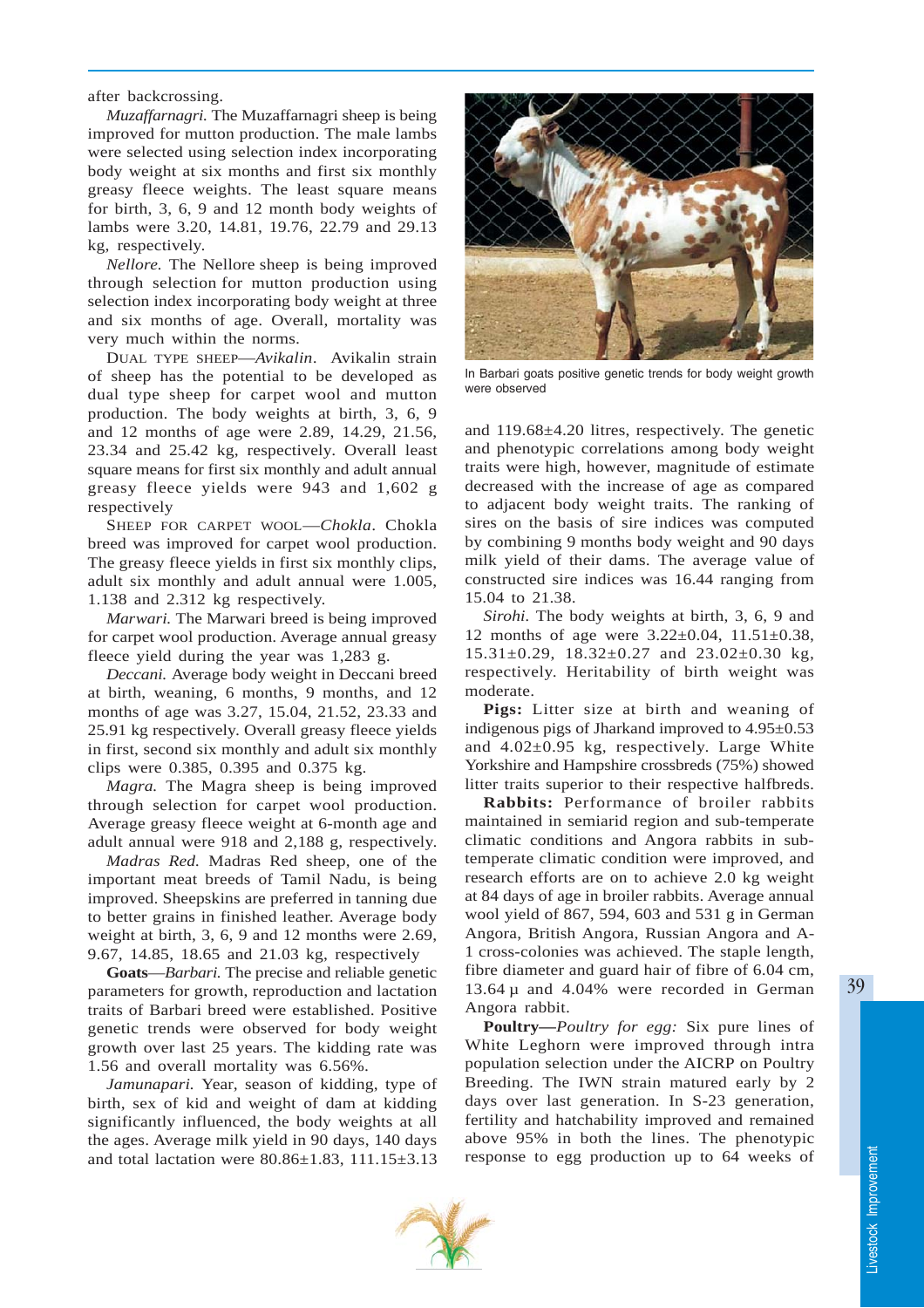age was 3.2 and 6.8 eggs/generation in IWN and IWP, and the corresponding genetic response was 8.3 and 4.7 eggs/generation, respectively, over last 5 generations. IWN and IWP lines showed improvement in hatchability over previous generation. The pullets of IWN and IWP matured early by 9.8 days and 5.9 days, respectively. The egg production up to 40 weeks of age increased in IWN line over previous generation. The phenotypic response to egg production up to 64 weeks of age was 4.73 and 5.43 eggs in IWN and IWP, respectively.

IWD and IWF lines showed an improvement in egg production up to 40 weeks of age over previous generation. The improvement of egg production up to 64 weeks of age was 1.60 and 2.10 eggs on phenotypic scale and 2.90 and 3.40 eggs on genetic scale in IWD and IWF, respectively. In IWD egg weight at 40 weeks of age improved by 1.2 g and in IWF by 1.3 g. In IWH and IWI strains 28 selection generations were completed. The fertility was more than 91% in both the lines and improved over the preceding generation. The age at sexual maturity decreased compared to previous generation. The early egg weight at 28 weeks of age showed an improvement and egg number up to 64 weeks improved in IWH and IWI strains over last generation. The genetic response to selection for 64 week egg production per generation was positive and significant in both IWH and IWI.

The White Leghorn pureline populations consisted of IWH, IWI, IWK and a pedigreed random-bred control population. The egg production up to 40 weeks of age increased in the current generation in IWH, IWI and IWK, over the previous generation on phenotypic scale. The egg production up to 64 and 72 weeks of age was higher in HK and IK groups than that of IH and KH genetic groups. Performance of IWK line at different levels of energy revealed that reduction in major nutrients up to 8% did not affect egg weight, egg production, antibody titre to SRBC or NDV, and CBH response to PHA-P.

*Poultry for meat:* The S-11 generation of SDL population was reproduced with 89.7% fertility. The body weight at 5 weeks of age was 1,159 and

## Random sample poultry performance test

In the 27<sup>th</sup> Random Sample Poultry Performance Test for Broilers, held at Gurgaon, the IBL-80 strain cross from Ludhiana, recorded 1,736 and 2,240 g body weight at 6 and 7 weeks of age, respectively, with an FCR of 2.09 and 2.22. The strain cross from Central Avian Research Institute, Izatnagar, achieved body weight of 1,520 and 1,998 g at 6 and 7 weeks, respectively, with the corresponding FCR of 2.31 and 2.41 kg.

936 g in selected and control lines and the corresponding FCR was 1.99 and 2.07, respectively. The phenotypic and genetic response for 5-week body weight was 23.4 and 15.7 g, respectively. In Pb-2 population, the body weight at 5 weeks of age improved over previous generation. The improvement of body weight at 5 weeks of age in Pb-2 was 19.7 g/generation on phenotypic scale. The genetic response to body weight at 5 weeks of age in Pb-2 was 15.6 g/generation in the last five generations. The fertility (88.7%), hatchability on fertile eggs set (88.3%) and total eggs set (78.3%) in Pb-2 line increased over previous generation. During S-11 generation, the Pb-2 females matured at 186 days of age and laid 67.56 eggs up to 40 weeks of age. The body weight at 5 weeks of age was 1,075 and, 1,067 g in CSML and CSFL populations with corresponding FCR of 2.32 and 2.34, respectively. The phenotypic response per generation was 25 and 29 g and the significant genetic response was 23.3 and 27.3 g, respectively, in CSML and CSFL for 5-week body weight.

The G-8 generation of a white dwarf pure line and coloured dwarf line showed good per cent fertility in both the populations (80.1 to 88.5%). The body weight at 6 weeks of age showed an improvement of 31 g in white dwarf and 30 g in coloured dwarf line over previous generation. The egg production up to 40 weeks of age improved by 1.7 eggs in white and 1.2 eggs in coloured dwarf populations over previous generation. Commercial broiler chicks were produced by crossing dwarf dams with normal bodied sires. Genetic gain of 5-week body weight of Pb-1 was 66 g over the last three years. Early maturity, improvements in egg weights, fertility and hatchability and reduction in adult body weight were achieved in the current generation in Pb-1. The genetic gain of 5-week body weight of Pb-2 was 73 g over last three generations. There was improvement in egg production, egg weight, fertility and hatchability in the present generation.

*Improvement of gene lines for utilization in tropical poultry production:* Naked neck and dwarf developed at the PD on Poultry, were subjected to genetic selection. In male chicks 6-week body weight was 1,271 g and in females 1,040 g. Selection differential was 170 g in males and 140 g in females. The selection differential was 98 g in males and 79 g in females for sixth week body weight. In both gene lines, the fertility and hatchability improved over the previous generation.

## Biotechnology

**Faster multiplication of superior germplasm through biotechnological intervention***:* Immature buffalo oocytes obtained from slaughterhouse

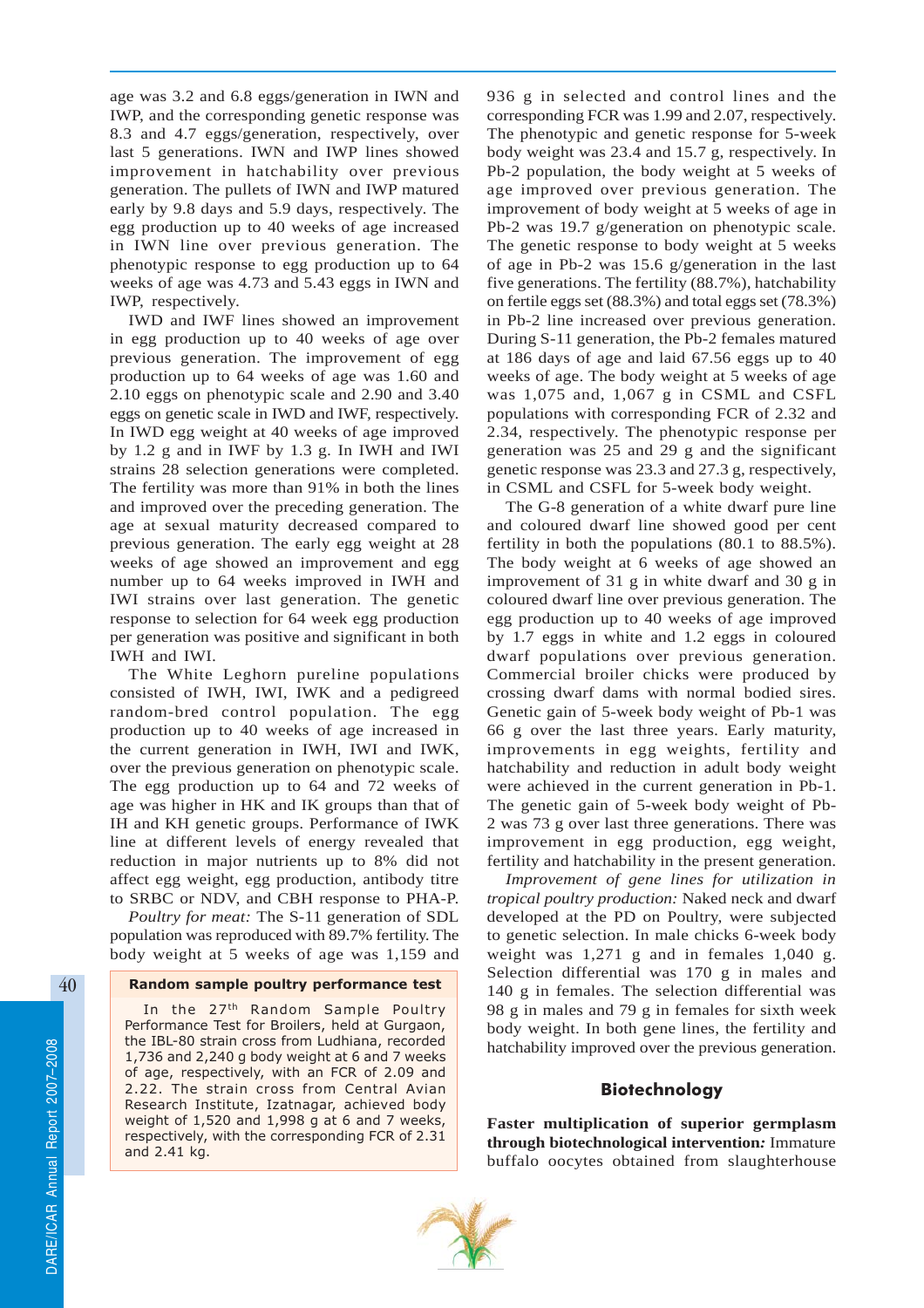## Molecular characterization of pathogens/receptors

Antigenic typing of pestivirus isolates obtained from sheep and goats revealed prevalence of BVDV type 1 predominantly and BVDV type 2 occasionally in India. The phylogenetic analysis revealed prevalence of BVDV 1b and 1 c subtypes in sheep and goats and BVDV 2a subtype in goats indicating genetic heterogeneity. Molecular characterization of cDNAs encoding Toll-like receptors namely TLR2, TLR3 and TLR4 of nilgai, buffalo, sheep and goat was done. Higher expression of TLR3 in skin and immune cells of nilgai as compared to buffalo indicated stronger innate antiviral immunity.

ovaries were subjected to *in vitro* maturation, fertilization and culture for production of blastocysts. The culture of inner cell mass on a homologous fetal fibroblast feeder layer could be a better choice for production of embryonic stem cells in buffaloes. Buffalo amniotic fluid, umbilical cord matrix and fetal explants were identified as potential sources of adult stem cells. In contrast to slow initial growth of adult fibroblasts, fetal explant cells started proliferating as early as 24 hr in culture. These cells could be trypsinized and frozen. Cells harvested from umbilical cord matrix and amniotic fluid have also shown good growth potential during *in vitro* culture.

**Protein profile of porcine spermatozoal proteins during epididymal transit:** Proteins having molecular weight (MW) of 105, 97, 89, 79, 73, 64, 32, 29, 24, 22, 20 and 18 kilodaltons present in the testicular spermatozoa could not be identified in the epididymal sperms. On the other hand, the epididymal spermatozoa expressed proteins having MW of 102, 93, 82, 66, 62, 55, 28 and 21 kilodaltons were absent in testicular spermatozoa. The epididymal fluid shared proteins having MW of 55, 52, 42 and 39 kilodaltons with testicular and epididymal spermatozoa.

**Molecular characterization of pathogens/ receptors:** Phylogenetic analysis of HA, NA, NP and PB2 genes of 17 H5N1 avian influenza viruses isolated from outbreaks in India, revealed that the isolates belong to the Qinghai-like (clade 2.2) sub-lineage of H5N1 virus. Barring one isolate from Surat, same observation was found with M1 and NS1 genes. The Surat isolate falls within clade 1 viruses isolated from Vietnam-Thailand-Malaysia, indicating the reassortant nature of the isolate between clade 1 and clade 2.2. Phylogenetic analysis of Indian H9N2 virus indicated that the strain was a reassortant between sub-lineages in the Eurasian linegae. The HA, NA and M1 genes are closely related to G1-like viruses, whereas the remaining 3 genome fragments (PB2, PA and NS1) are from Indian cluster.

# Animal Generic Material

**Livestock:** Frieswal semen doses (9,650) of pure HF semen and 436,281 doses of Frieswal semen are available in the gene bank. Total available frozen semen doses of Hariana test bulls are 27,931.At Germplasm Unit 156,965 semen doses of Ongole cattle are available. The semen doses of Frieswal cattle (50,430), other crossbred cattle  $(4,850)$  and Murrah buffalo  $(22,705)$  were distributed/supplied to farmers/development agencies. German Angora rabbits (35), British Angora (2) and broiler rabbits (149) were supplied to farners interested in rabbit farming.Gaddi Synthetic sheep  $(20 \text{ males} + 8 \text{ females})$  and Bharat Merino sheep (12 males) were supplied to interested agencies.

**Production of superior quality mules:** The cryopreserved semen of Poitu jacks was used to inseminate 14 mares for mule production, and farmers were educated for better mule production through strategic interventions.

**Poultry:** Fertile eggs as well as day-old eggs were distributed to poultry farmers.Details are as follows:

| Name              | Fertile eggs | Day-old chicks |
|-------------------|--------------|----------------|
| Layer and broiler | 4,15,860     | 1,67,954       |
| Desi fowl         | 3,334        | 6,518          |
| Quail             | 9,178        |                |
| Guinea fowl       |              |                |
| Turkey            | 1,045        | 7,458          |
| Duck              |              | 45,650         |
| Fish              |              |                |

## FISH IMPROVEMENT

**Freshwater aquaculture —** *Selective breeding of rohu* (Labeo rohita) *for innate resistance to aeromoniasis:* Based on repeated challenge tests performed on 50 fullsib families (2005 year class) of rohu (*Labeo rohita*) against the common bacterial pathogen, *Aeromonas hydrophila,* a wide range of variations (20–70.37%) was observed among them as compared to the control groups. The heritability was 0.114±0.0378, but the common environment variance was too small to estimate the effect. Resistant and susceptible lines of rohu were produced against aeromoniasis with 31% higher genetic gain of resistant over susceptible line. Several non-specific immune parameters along with blood glucose level were studied in 64 families from 2 year classes of rohu that demonstrated differential susceptibilities to aeromoniasis in experimental challenge study. The results revealed — large genetic variation for all the measured parameters as well as for survival among and

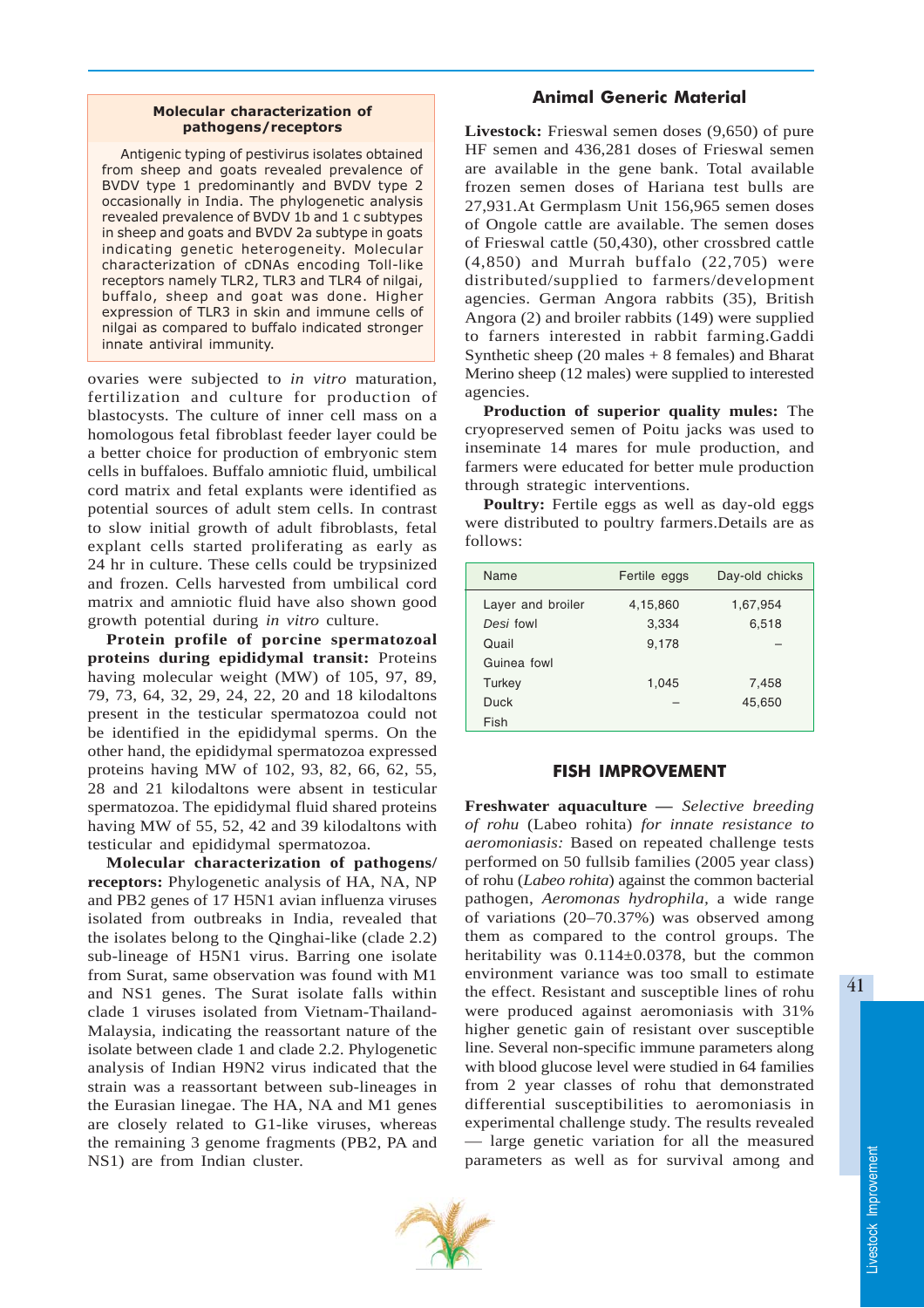within full-sib families. Serum natural agglutinins, haemolysin titre and ceruloplasmin level with moderate to high heritabilities although account partly for aeromoniasis resistance, were found as more reliable markers of indirect selection for disease resistance in rohu.

*Purification and characterization of a ß-glucan binding protein from serum of* Macrobrachium rosenbergii: A ß-glucan binding protein (BGBP) was purified from the serum of giant freshwater prawn, *Macrobrachium rosenbergii*. The purified sample enhanced the prophenoloxidase activity after binding to yeast *ß*-1, 3-glucan. The molecular weight of the protein was ~316 kD. Considering the molecular weights of native BGBP molecule and its constituent polypeptide chains, it is deduced that the BGBP is possibly a homotrimeric molecule and further confirmed as a glycolipoprotein through staining.

## Biotechnology

*Cloning of gonadotropin (GTH) and its releasing hormone (GnRH) encoding cDNAs in rohu* (Labeo rohita): Rohu, like other Indian major carps, is a seasonal breeder and understanding the molecular regulation of this seasonality requires identification of the relevant hormonal genes, and their expression to be studied in detail. Brains and pituitaries were collected during pre-spawning and spawning phases from mature rohu. Primers were designed for both GnRHs[salmon (sGnRH) and chicken-II (cGnRH) type] and beta sub units of GTHs[GTH I and GTH II] from different carp sequences available in the Genbank database. cDNA fragments of ~186 bp and ~113 bp were amplified from the whole

#### Breeding and mass seed production of Ompok pabda

Catch trends of pabda, Ompok pabda, a highly prized catfish, has been showing a declining trend in open waters in recent years. This has also been enlisted as threatened species. Mass breeding and seed production of O. pabda was achieved at the Regional Research Centre of CIFA, Kalyani. Brood fishes weighing above 40 g were used for breeding by administering the hormone, Ovaprim as inducing agent. O. pabda spawn to the tune of 1.5–2.0 lakh were obtained, and reared in yard and earthen ponds on a diet of nanoplankton. After attaining the fingerling size (8.8 cm/2.5 g) they were cultured in farm ponds to marketable size. Development of technology for mass seed production of O. pabda is a significant landmark in the production of quality catfish seed in the country. The standardization of breeding technique as well as grow out farming system of catfishes was one of the priority areas in fisheries sector.

brain cDNA by the respective primers, cloned in pGEM-T easy vector (Promega) and sequenced in automated cycle sequencer (ABI310). The sequences when BLASTed produced significant similarity with the salmon type and chicken-II type GnRH precursors, respectively, of *Carassius auratus*, *Cyprinus carpio, Rutilus rutilus* and *Danio rario* both at the nucleotide and protein level. The partial cDNA sequence (186 bp) of rohu represented  $20-81$ <sup>st</sup> amino acids of salmon type GnRH precursor while 113 bp fragment represented 28–65th amino acid of chicken-II type GnRH of the above carps. The sequences have been submitted to the NCBI Genbank database (Acc# EF198467 for rohu sGnRH, Acc# EF428123 for rohu cGnRH). Similarly, cDNA fragments of ~258 bp for GTH I and ~192 bp for GTH II beta subunits were amplified from mature rohu pituitary cDNA, cloned in pGEM-T vector and sequenced. The sequence BLAST produced significant similarities with the respective gonadotropin I and gonadotropin II beta subunit sequences of *Cyprinus carpio, Ctenopharyngodon idella* and *Carassius auratus* at the nucleotide and protein level. The partial cDNA sequence of rohu i.e. 258 bp GTH I represented the  $21-106$ <sup>th</sup> amino acids of GTH I precursor, while 192 bp represented  $54-116$ <sup>th</sup> amino acids of GTH-II precursors of *Cyprinus carpio*. The partial cDNA sequence of rohu gonadotropin beta subunits have been submitted to the Genbank database [Acc#EF494675 (GTH-I); Acc#EF494676  $(GTH-II)$ ].

*Cloning, nucleotide sequence and phylogenetic analysis and tissue specific expression of transferrin gene in Indian carps:* Transferrin partial complementary DNAs were cloned from the liver of 5 species in 4 genera of Indian carps (Indian major carp species: *Labeo rohita, Catla catla, Cirrhinus mrigala*; medium carp: *Puntius sarana*; minor carp: *Labeo bata*) subsequent to polymerase chain reaction amplification with published heterologous primers or self-designed primers derived from conserved regions of transferrin cDNA sequences. The partial transferrin cDNAs of the 5 species of carps had sizes from 624 to 633 bp (487 bp for *L. rohita*) and encoded an open reading frame consisting of 206–211 (162 for *L. rohita*) amino acids. The alignments of carp cDNA sequences showed 85 to 97% homology and 71–93% homology in deduced amino acid sequences. A phylogenetic tree of amino acid sequences of transferrin cDNAs from carps was also drawn. The tissue-specific expression of this gene in bacteria-infected fish is also being analyzed.

*Bioacitve compounds from marine organisms:* Marine sponges collected from Kochi waters of Arabian sea were sampled on Marine Zobell agar (MZA) and Nutrient agar (NA) with seawater.